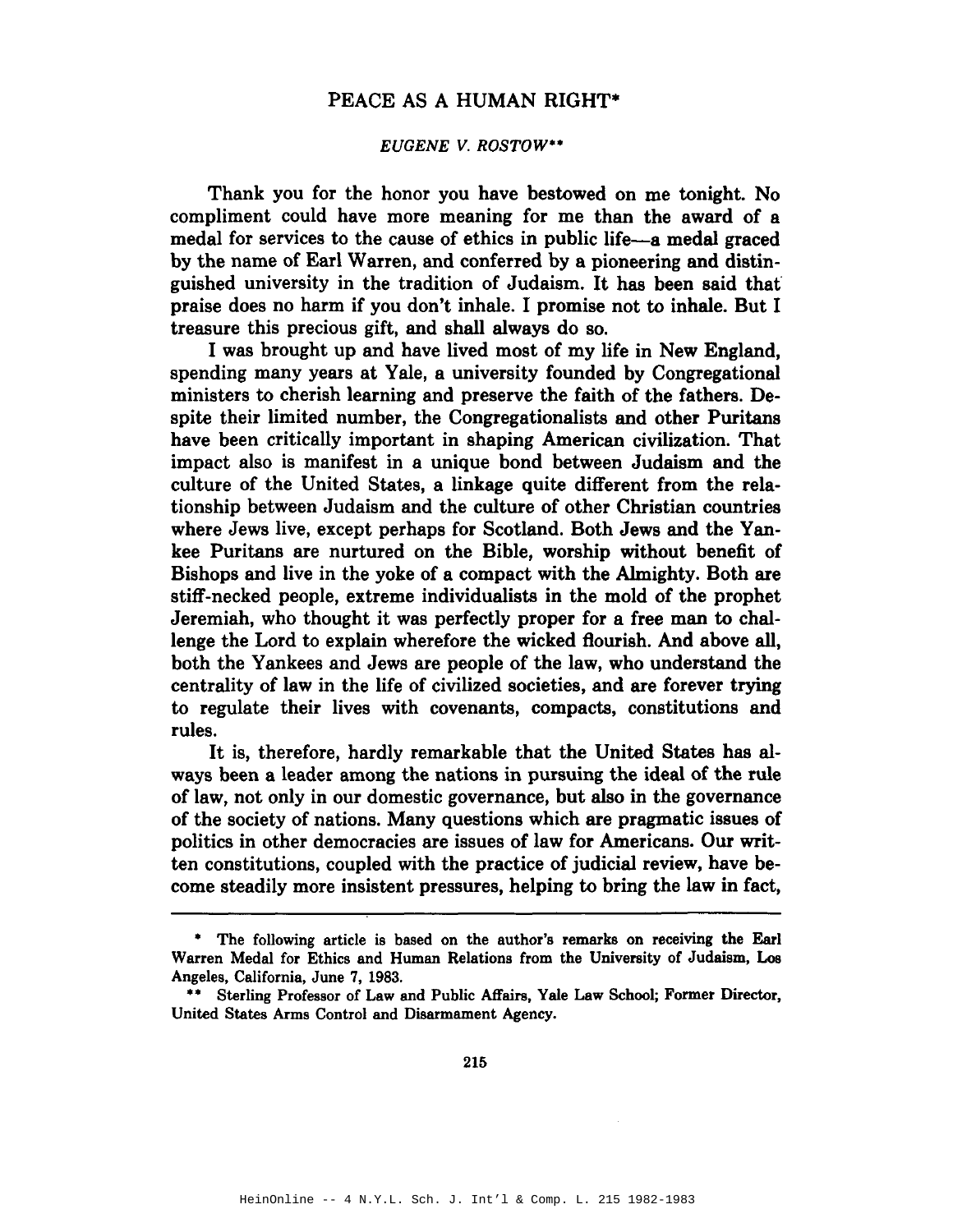the law at the end of the policeman's stick, up to the standard of the law on the books, and to bring the law on the books up to the standard of our changing aspirations. The Fourteenth Amendment<sup>1</sup> was treated with malign neglect for fifty years or more. But it was a profound and pervasive influence on the law even when it was not enforced-a call to our conscience that could not be ignored forever. Now, in the name of the Fourteenth Amendment and the Bill of Rights<sup>2</sup> as a whole, the Courts and Congress are reordering our society through a peaceful revolution we all know is right.

The flowering of the Bill of Rights during the last generation is simply the most dramatic instance of a process of law-making which is touching every part of our public life, both at home and abroad. The government of the United States from its earliest days has played an active and productive part in seeking to bring international society under the rule of law. The infant republic had an influence entirely disproportionate to its population and military power in encouraging the reform and development of international law and its fulfillment through arbitration, adjudication, treaties and the good offices of diplomacy. Grotius and Vattel had no followers more devoted than John Marshall, Joseph Story and the early American Secretaries of State.3 Moreover, the American influence was of critical importance to the establishment of the International Court of Justice and its predecessors at the Hague, the League of Nations and the United Nations.<sup>4</sup>

I wish tonight to concentrate on the international dimension of the rule of law, that is, on international law as a component of our foreign policy. My argument is simple but radical in its implication for the small, turbulent and contracting nuclear world in which we have no

*4. See generally* S.M. FINGER, YOUR MAN AT THE U.N. (1980); D.F. FLEMING, THE UNITED STATES AND THE WORLD COURT (revised ed. 1968); H. FOLEY, WOODROW WILSON'S CASE FOR THE LEAGUE OF NATIONS (1923); F. MORLEY, THE SOCIETY OF NATIONS (1932); W.A. SCOTT & S.B. WITHEY, THE UNITED STATES AND THE UNITED NATIONS: THE PUBLIC VIEW (1958); THE UNITED STATES AND THE UNITED NATIONS (F.B. Gross ed. 1964); A. ZIMMERN, THE LEAGUE OF NATIONS AND THE RULE OF LAW: 1918-1935 (1945).

<sup>1.</sup> U.S. CONST. amend. XIV.

*<sup>2.</sup> [d.* amends. I-X.

<sup>3.</sup> See, e.g., THE MISCELLANEOUS WRITINGS OF JOSEPH STORY (W.W. Story ed. 1972), where Grotius and Vattel are mentioned as authorities on the law of nations. See also Worcester V. Georgia, 31 U.S. (6 Pet. 515) 214, 243 (1832), where Chief Justice Marshall cited Vattel as authority for the proposition that dependent allies "do not thereby cease to be sovereign and independent states, so long as self-government and sovereign and independent authority are left in the administration of the state." For questions concerning the origin and nature of law and society, Thomas Jefferson is known to have referred to works of Grotius, *Le Droit* de *la Guerre et* de *la Paix,* and Vattel, *Droit* de *Gens* and *Questions* de *Droit Naturel.* C. SANFORD, THOMAS JEFFERSON AND HIS LIBRARY, 126-27 (1977).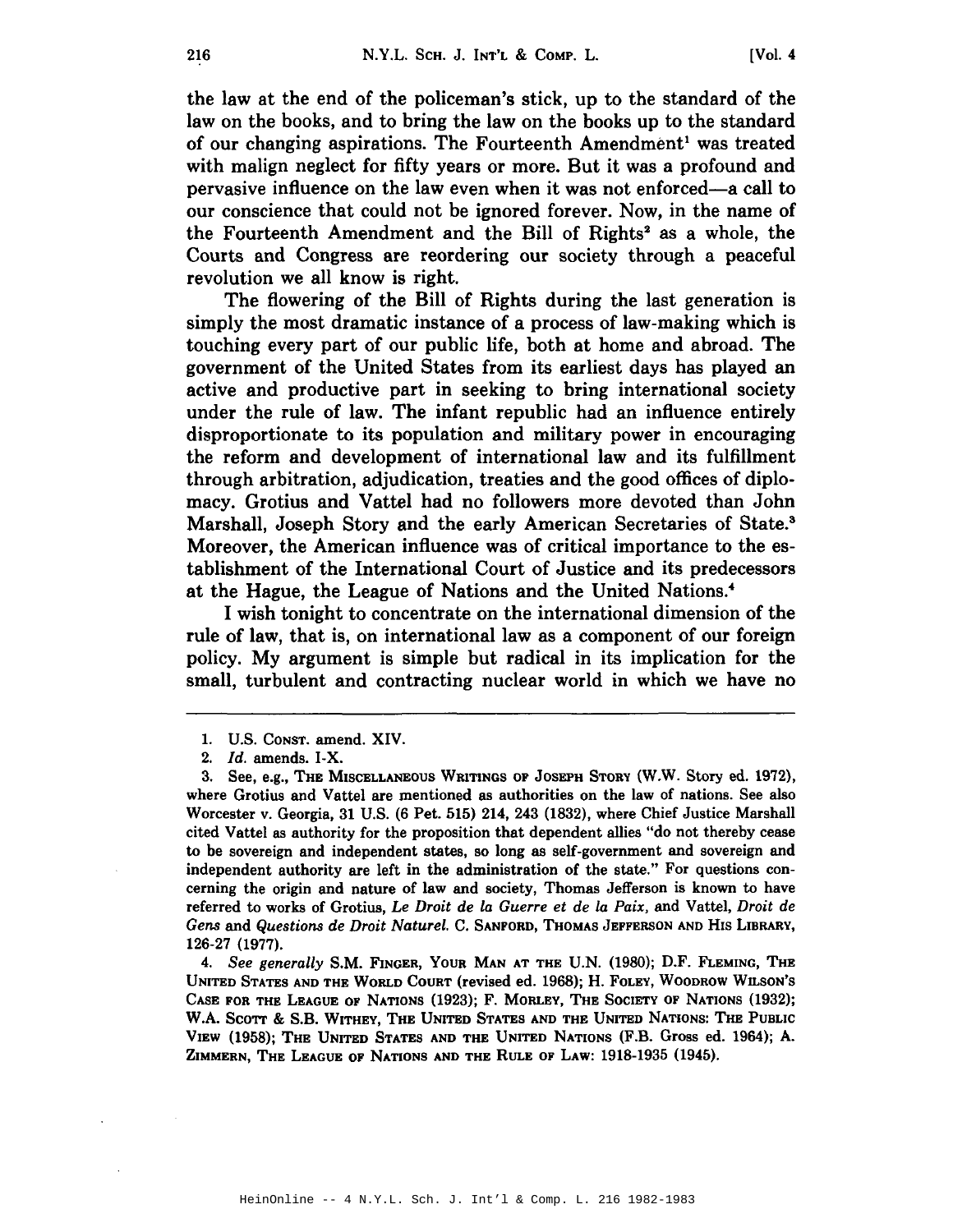## 1983J HUMAN RIGHT 217

choice but to live. It is that not only the deepest national interests of the United States but our nature as a people, a society and a civilization require us to base our foreign policy firmly and unequivocally upon international law, especially on the law of peace. We should regard peace not as an historical accident, or the casual gift of princes, . but as a human right defined by law; we should accept the fact that peace is indivisible, as a Soviet Foreign Minister used to say during the nineteen-thirties;<sup>6</sup> and we should make it the first task of our diplomacy and security policy to help fulfill the world-wide system of peace we have inherited.

Few realize that in the Arms Control and Disarmament Act of 1961,<sup>6</sup> proposed and passed on a bipartisan basis, Congress declared that it is "an ultimate goal of the United States" to subordinate the international use of force to the rule of law, and that the ultimate duty of the Arms Control and Disarmament Agency is to provide an impulse to this end in the development of our foreign policy.7 As Congress recognized in the statute, the quest for arms control treaties is meaningless except as part of a larger quest to bring international society under the control of a universal and effective system of international law. What the statute embodies is the judgment that on this contracting and interdependent planet, where modern science offers mankind both infinite promise and infinitely hideous danger, the course of the law is the most prudent and most promising foundation for the security of the United States. It is a cliche to say that the achievement of international peace is the supreme challenge of our time, but it is a cliche which must become a call to arms. The task has terror and immediacy that give it volcanic implications. It frames and pervades every other issue with which we deal, and this will remain the case for the indefinite future.

What do we mean by the word "peace" and the phrase "system of peace"? International peace, like domestic tranquillity, is a condition achieved not by force alone, but by law and by the state of opinion which sustains law. Peace denotes much more than the absence of violence. There is no violence in the streets of a city governed by a dictator. The states which constitute the society of nations differ widely in history, culture and ideology. But they share or profess to share a code of values which reflect the nature of states and the necessities of their

<sup>5.</sup> Maxim Litvinov was Soviet Foreign Minister under Joseph Stalin. See, e.g., Litvinov's reaffirmance of "the principles of collective security and the indivisibility of peace" in the context of his condemnation of the Italian invasion of Ethiopia in 1935-36. 19 LEAGUE OF NATIONS O.J. 341 (1938).

<sup>6.</sup> Arms Control and Disarmament Act of 1961, 22 U.S.C. §§ 2551-2590 (1979).

*<sup>7.</sup> [d.* § 2551.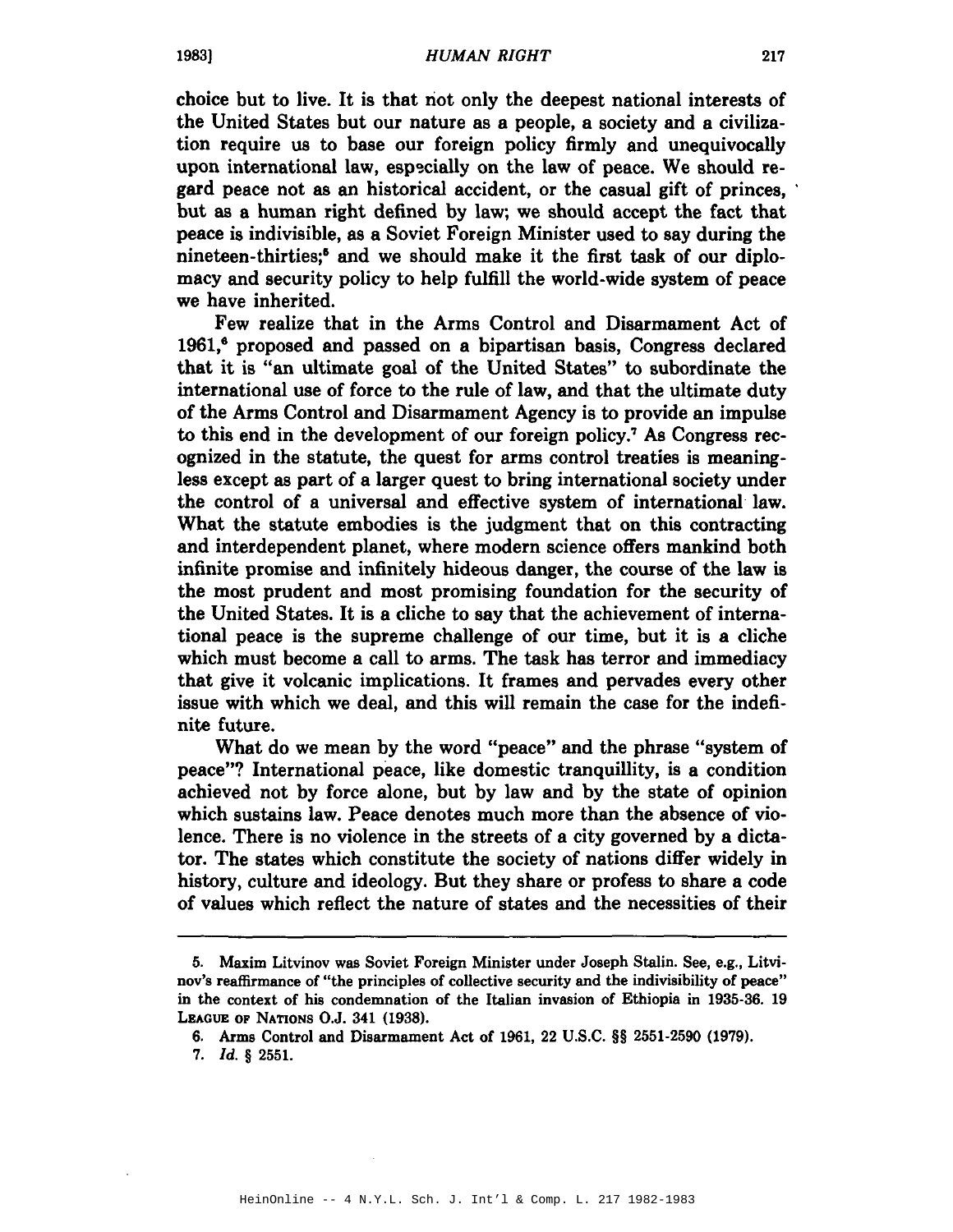cooperation within the state system. That code reflects as well the contemporary aspirations of humanity both for peace and for economic, social and political progress achieved in peace. The fullest statement of the code of values for the society of nations is the Charter of the United Nations<sup>8</sup>—often honored in the breach, as we know, but as important to the future of international society as the Fourteenth Amendment has been for us at home. The rules of a legal system can be effective legal norms even when they are not perfectly enforced. But they cease to be norms, and become no more than utopian dreams, if society loses its capacity to fulfill them, or abandons the task of trying to do so.

It is common in the United States and in England to confuse two quite different aspects of our foreign policy-our interest in peace, on the one hand, and our special interest in helping the democratic nations which share our culture and our values, on the other. We did not help Stalin against Hitler during the Second World War because we thought Stalin had become a democrat, nor are we helping the Peoples' Republic of China today because we are under any illusions about the human quality of its regime. Our policies with respect to world public order have nothing to do with the degree of decency of the regimes we are aiding. We helped the Soviet Union a generation ago, and we are helping China now, because we share with those nations an equal interest in opposing aggression and hegemony, and achieving and maintaining a balance of power in the world-a distribution of power which could prevent a predatory nation from achieving dominion.

There is no way of ignoring our obligation in this respect. America cannot be secure as an island of peace, isolated behind its oceans and its nuclear weapons in the world as it is. We were unable to escape what President Washington called "the general convulsions" of world politics even in the days before 1914, when we were protected by the Concert of Europe<sup>10</sup> and the British fleet. We certainly cannot expect

*<sup>8.</sup> See* U.N. CHARTER preamble and art. 1 (general statement of purpose to maintain international peace, to safeguard human rights and to promote "the economic and social advancement of all peoples"); id. art. 55 (more particularized statement of purpose, which identifies social and economic goals such as "higher standards of living, full employment," health care, "international cultural and educational cooperation" and preservation of human rights).

*<sup>9.</sup> See, e.g., The Farewell Address,* in WRITINGS OF GEORGE WASHINGTON (L.B. Evans ed. 1908) (repeated warnings against "the mischiefs of foreign intrigue," "the insidious wiles of foreign influence," and the "duty" of the United States to maintain "a neutral conduct" *vis* à *vis* the European conflicts at the end of the 18th century). Id. at 554-59.

*<sup>10.</sup> See* E. LIPSON, EUROPE IN THE 19TH AND 20TH CENTURIES 211-21 (1963). The Concert of Europe was formed to prevent the recurrence of wars and revolutions which had once engulfed the continent of Europe. "[The Concert) provided a basis for common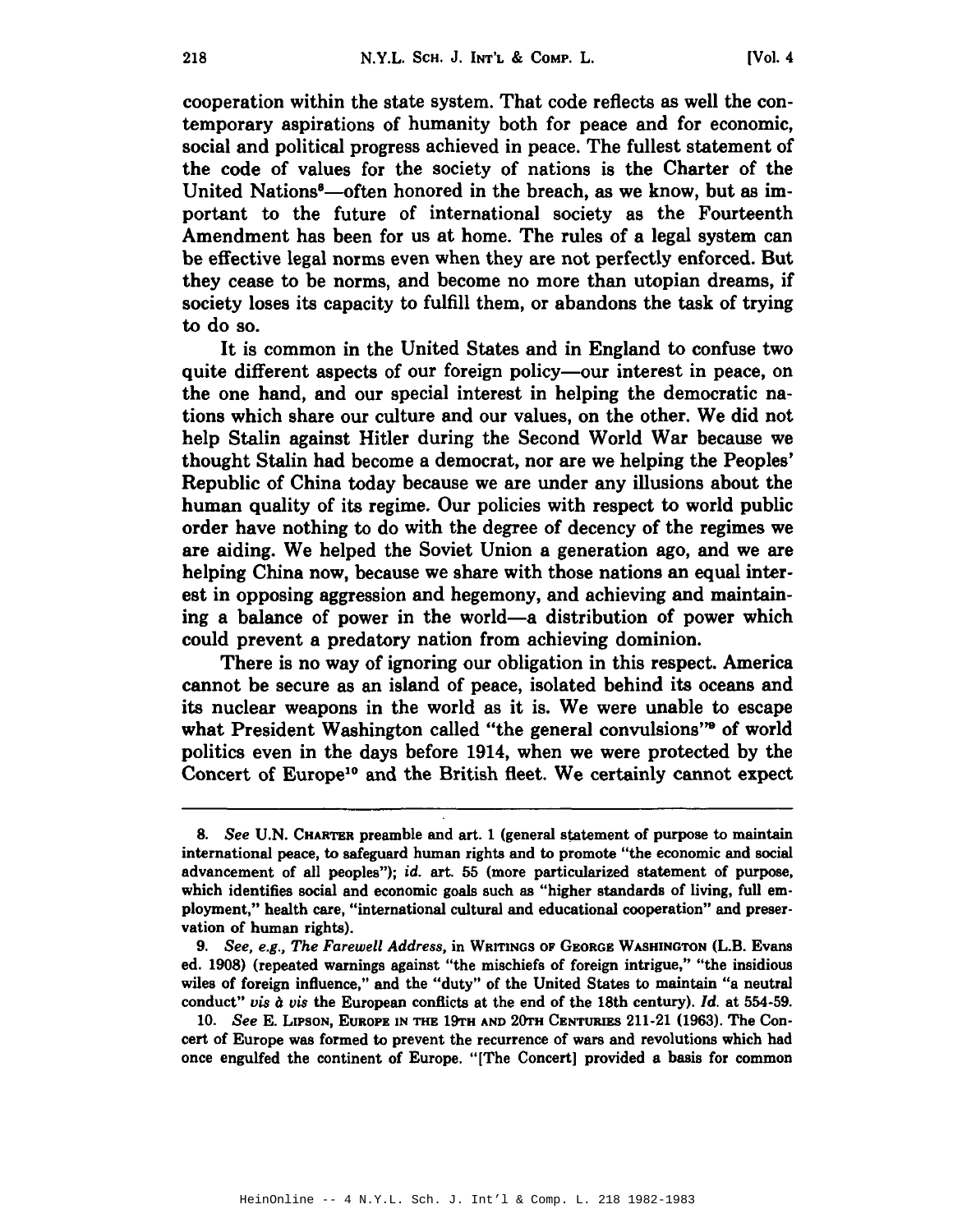to do so now, when Britain and France are no longer the arbiters of world power, and only the United States can lead in the task of achieving and maintaining the balance of power. But the first panicky response of many Americans to the nuclear nightmare is to try to escape down the rabbit hole of history. The powerful memory of our isolationist past is gaining in strength. Its appeal is that of a treacherous mirage; we must put it aside as an illusion. There is not the slightest reason to doubt the capacity of the American people and their government to protect our interests in world politics by peaceful means-by deterrence and alliance diplomacy-and not by war. But success in such an effort will require of us the unblinking realism, energy and faith which have characterized American diplomacy at its most creative moments.

Secretary of State Acheson once said that it was characteristic of the impatient and restless American temperament to think of problems as headaches, transitory pains which could be made to go away if we took two aspirins.<sup>11</sup> The problem of peace, he commented, is not like that at all. It is like the pain of making a living, and would never go  $a$ way. $12$ 

Today, we are all conscious of the unthinkable and unspeakable dangers of nuclear war, and are resolved to do everything within our power to prevent it. Many of us turn with pathetic hope to the possibility of arms control agreements with the Soviet Union as a magic and aseptic way to achieve peace -- a political equivalent of the aspirin tablets about which Acheson spoke. No belief could be more harmful to our national health. Arms control agreements can be useful tools of our foreign and security policies, and they are well worth pursuing. They are not, however, a substitute for having foreign and security policies. Further, if they are not conceived, negotiated and carried out as integral parts of a policy of collective security designed to establish peace, they can do great and perhaps irreparable damage to our national security. Disarmament and collective security are twin policies. Disarmament is inconceivable as a practical matter unless the Western nations, necessarily led by the United States, succeed in restoring political stability based on general respect for the rules of the United Nations

action on the part of the Great Powers. who were to hold periodical conferences in order to deal with various questions submitted for their consideration." *ld.* at 218. The at· tempt to establish a Confederated Europe failed in 1823 after lasting for a period of eight years. *ld.*

*<sup>11.</sup> See generally* D. ACHESON. A CITIZEN LOOKS AT CONGRESS (1974); D. ACHESON. MORNING AND NOON (1965).

*<sup>12.</sup> ld.*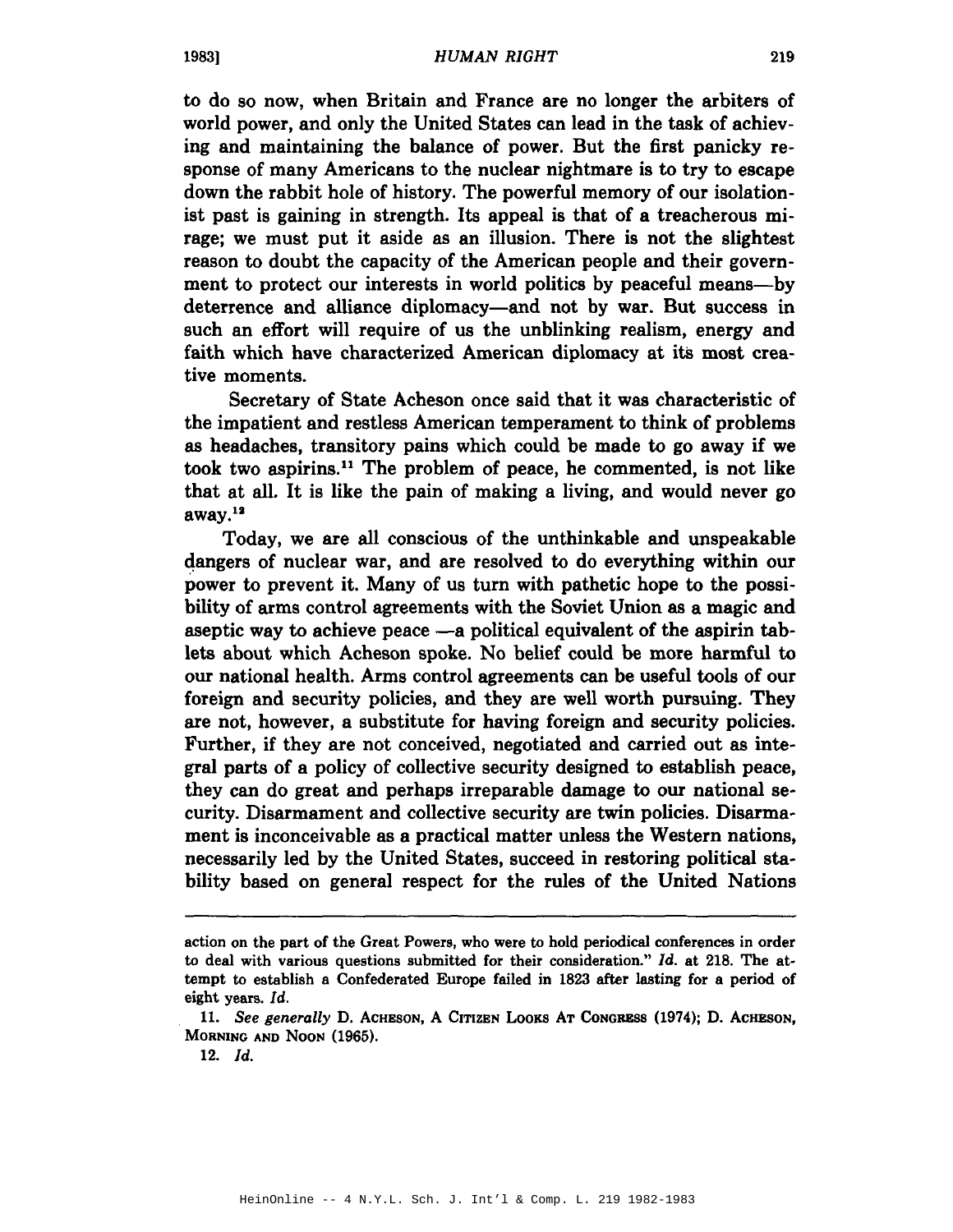Charter which purport to govern the international use of armed force.<sup>13</sup>

The focus of what was just stated must be noted carefully. The supreme problem of our time is the problem of achieving peace in the nuclear age—not arms control, or ending the arms race, or even the prevention of nuclear war, but peace itself. The issue was framed that way because the so-called arms race, nuclear and non-nuclear alike, is not the cause but the symptom of the breakdown of world public order which has become so palpable in recent years. The welfare of the United States will hardly be advanced if the nations succeed in outlawing nuclear war only to license conventional force aggression, or aggression through terrorism, subversion and the international movement of guerrillas and armed bands. The state system is crumbling towards anarchy, as the Secretary General of the United Nations has rightly warned.<sup>14</sup> In every part of the globe, states feel themselves to be in mortal peril. Under these circumstances, states do not disarm. They arm. It is not an accident that the manufacture of arms is the leading growth industry in the world today.

When one thinks of international society, two visions come to mind: the vision of the jungle, on the one hand, with the nations in a Hobbesian state of nature where clubs are trumps; and a vision of harmony and cooperation, on the other, with the relationships among the nations governed by the rules of international law. In fact, neither vision fully corresponds to reality, which encompasses both. Modern history can be written as a counterpoint of these themes, that is, as a persistent and sustained effort to impose the rule of law on the diverse and unruly habits of the nations, especially with regard to the international use of force.

The modern state system emerged from the moral and intellectual climate of the Enlightenment, and from the experience with war of the last two centuries. Its dominant idea is that the strongest states have a special responsibility for keeping the peace by preventing, confining and limiting the practice of international war. The Congress of Vienna and the diplomacy of the Victorian age proved to be both creative and important in shaping the state system and establishing its basic rules.<sup>15</sup>

 $\epsilon$ 

*<sup>13.</sup> See* U.N. CHARTER art. 2, para. 4. "All Members shall refrain in their international relations from the threat or use of force against the territorial integrity or political independence of any state, or in any other manner inconsistent with the Purposes of the United Nations." *Id.*

*<sup>14.</sup> See infra* note 26 and accompanying text.

*<sup>15.</sup> See* C. WEBSTER, THE CONGRESS OF VIENNA (1965); M. ASHLEY, HISTORY OF Eu-ROPE 1648-1815 (1973). Due to the threat of political and social turmoil left in the wake of the Napoleonic wars, the statesmen of Europe sought to prevent a renewal of war through the Congress of Vienna in 1814-15. The main purpose of the Congress was to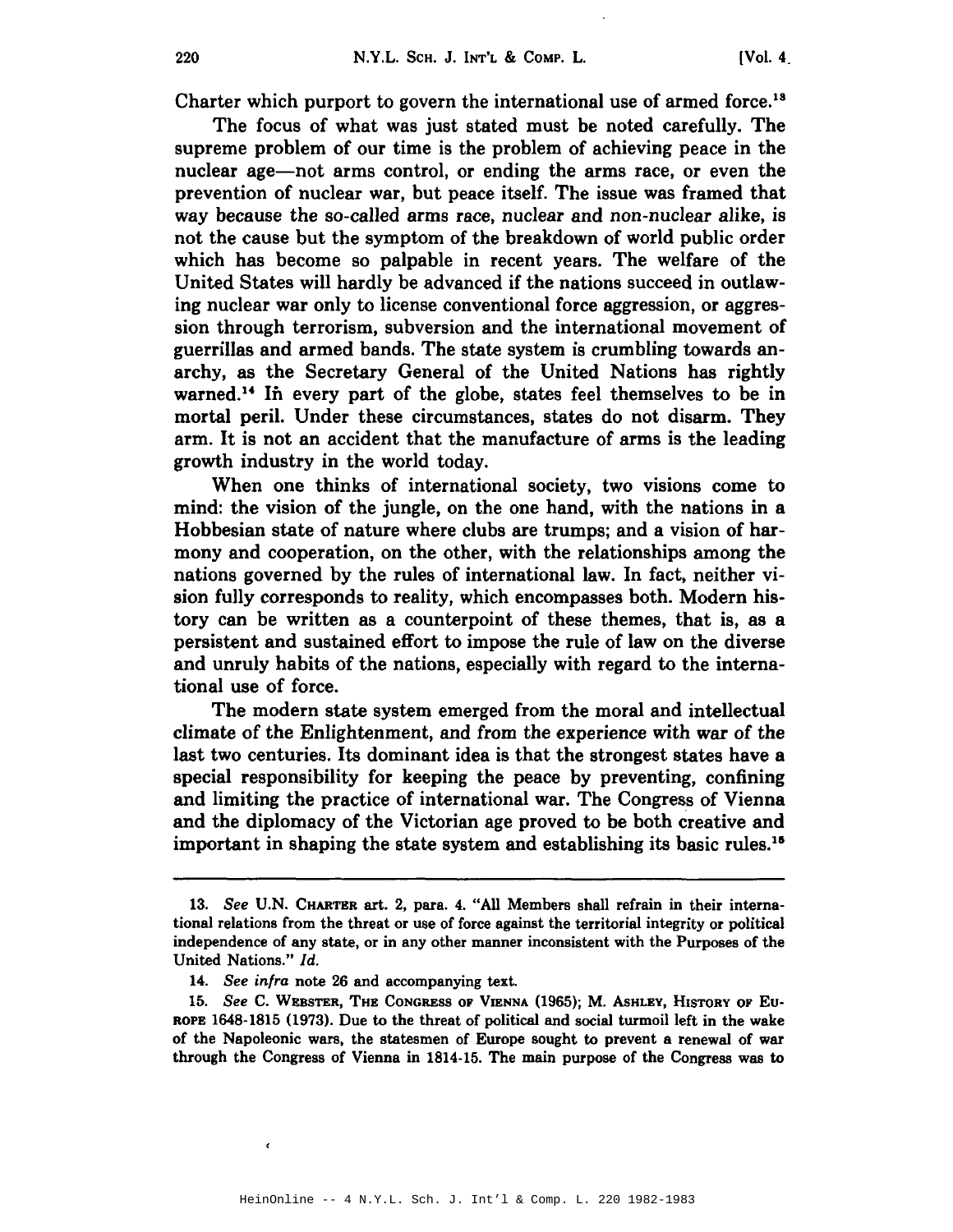The Vienna system, however, failed tragically in 1914. The men who met at Versailles in 1919 tried to recreate it through the League of Nations, but their effort lacked conviction and power, and the system collapsed within a few years. After the Second World War, the yearning of humanity for peace expressed itself again, this time in San Francisco through the conference which adopted the United Nations Charter.<sup>16</sup> In 1945, Western opinion was convinced that if only the great powers had enforced the rules of the League Covenant against aggression in Manchuria, Ethiopia, Spain and the Rhineland, the Second World War would never have taken place.<sup>17</sup> Article 2(4) of the United Nations Charter<sup>18</sup> categorically condemns the international use of force against the territorial integrity or political independence of a state, except where justified by the inherent right of individual or collective self-defense.<sup>19</sup> Enforcement of these rules is the chief function of the Security Council, which, on paper at least, has far more authority than any institution of the League.<sup>30</sup> Its nominal power recalls that which Palmerston, Disraeli and Bismarck exercised in fact during some of the diplomatic Congresses of the nineteenth century: the power to guide, direct, limit, cajole, conciliate and, if necessary, to command and dis-

1. To maintain international peace and security and to that end: to take effective collective measures for the prevention and removal of threats to the peace. . . 2. To develop friendly relations among nations . . . 3. To achieve international cooperation in solving international problems. . . 4. To be a centre for harmonizing the actions of nations in the attainment of these common ends.

U.N. CHARTER art. 1, paras. 1-4.

17. See E. LIPPSON, *supra* note 10, at 334-42, where the author discussed the failure of the League of Nations to take effective action in response to the Japanese annexation of Manchuria and the Italian annexation of Abyssinia. This inaction was due to the fact that "the Great Powers bordering on the Pacific (the United States and Russia) were not members of the League, and without their effective cooperation the prerequisites for collective action were absent." *Id.*

18. *See supra* note 13.

19. *See also* U.N. CHARTER art. 51. "Nothing in the present Charter shall impair the inherent right of individual or collective self-defense if an armed attack occurs against a Member of the United Nations, until the Security Council has taken the measures necessary to maintain international peace and security." *Id.*

20. U.N. CHARTER art. 24, para. 1. "In order to ensure prompt and effective action by the United Nations, its Members confer on the Security Council primary responsibilities for the maintenance of international peace and security, and agree that in carrying out its duties under this responsibility the Security Council acts on their behalf."

ensure peace by creating a balance of power among the nations of Europe. *[d. See also* E. HINSLEY, POWER AND THE PURSUIT OF PEACE (1968); H. NICOLSON, THE CONGRESS OF VI-ENNA (1970).

<sup>16.</sup> The goal of the United Nations, as stated in the purpose clause of the Charter, is in part: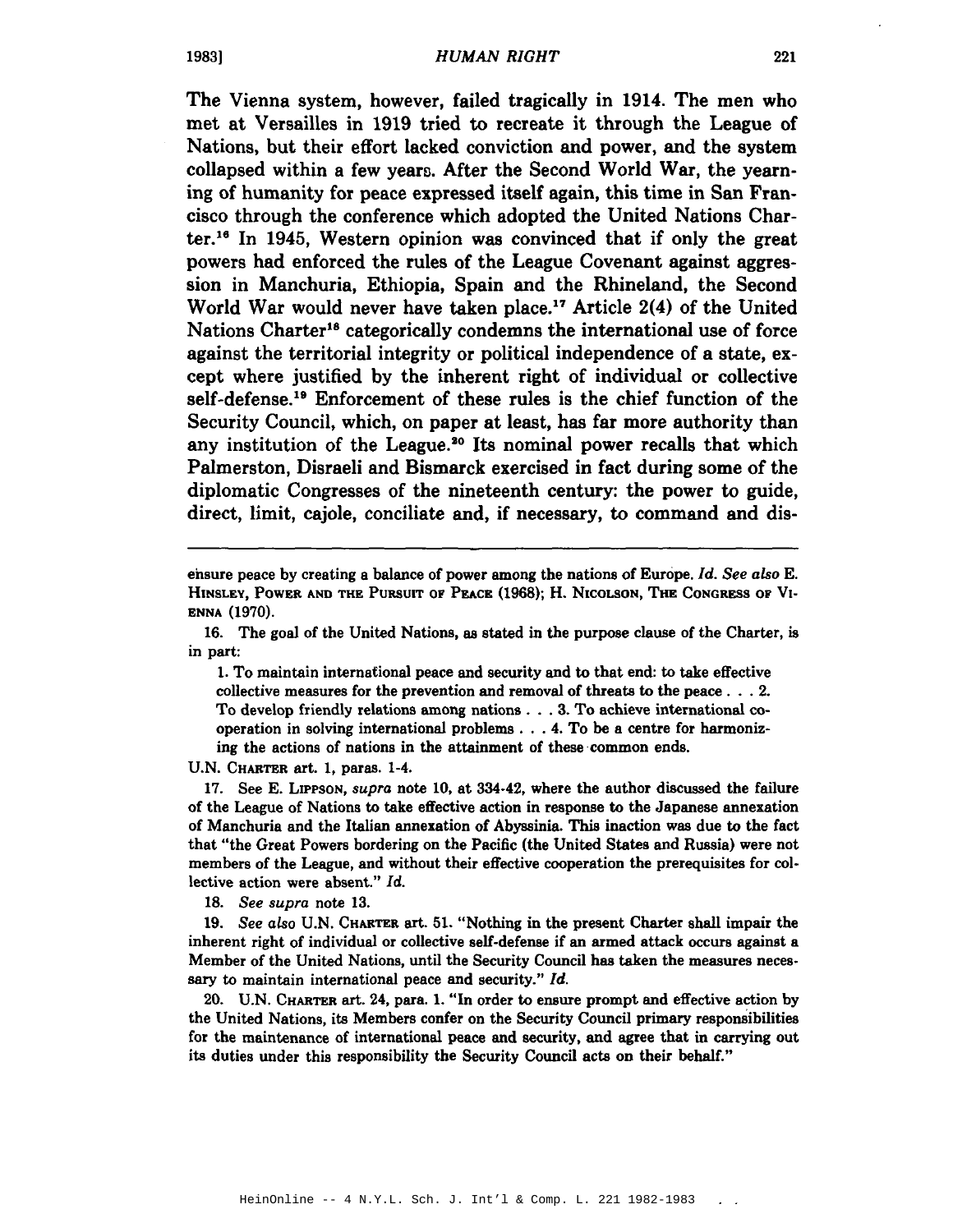pose of controversies which threatened the peace.<sup>21</sup>

It would have been difficult to fulfill the hopes of the Charter even if the great powers had remained together after 1945. The old state system has, after all, tenacious habits of aggressive warfare, and the end of West European imperialism has given those habits new opportunities. The great powers did not remain together after 1945, however, and moments of consensus among them have been rare. Between the late nineteen-forties and the nineteen-seventies, the Western nations helped to enforce the minimal rules of world public order quite effectively in their effort to contain Soviet expansion, but it has been obvious for the last ten years that the Charter of the United Nations is going the way of the Covenant of the League of Nations as an influence on the state system.

The root of the matter is that the Soviet Union has never accepted Article 2(4) of the Charter as applicable to it. From the beginning of the Charter era, the Soviet Union has claimed for itself-and only for itself—the privilege of using force against the territoral integrity or political independence of states which are not governed by socialist regimes, and indeed of using force even against socialist states if they are under the control of socialist heretics, revisionists or schismatics, or if they show dangerous signs of backsliding to democracy.

This feature of the political landscape since 1945 is so familiar to us that we take it to be the order of nature, and assume that it has somehow been legitimized. The special privilege of the Soviet Union to commit aggression at will cannot be legitimized under the Charter of the United Nations. These practices violate the most fundamental rule of the Charter system: the integrity of states.22

When pressed, Soviet diplomats or scholars say that for the Motherland of Socialism to obey Article 2(4) would be to give up its nature as a society and a state. To this, the only answer an American can give is that the Soviet Union can preach the gospel of communism ad nauseam, but that in the nature of the state system, it cannot be allowed to propogate its faith with a sword.

The Soviet program of expansion, sedulously pursued since 1945, has gone too far. It threatens the most fundamental security interest of all other states—the interest in the world balance of power—and has, therefore, touched nerves of great sensitivity in countries as diverse as

<sup>21.</sup> *See* 11 LoRD ACTON, THE CAMBRIDGE MODERN HISTORY (1969); R. BLAKE, Dls-RAELI 629-54 (1967). (for a discussion on the Congress of Berlin).

*<sup>22.</sup> See supra* note 13. The most recent example of Soviet aggression was the invasion by Soviet armed forces of Afghanistan on December 12,1979. *See* N.Y. Times, Mar. 23, 1982, at AI, col. 4. *See also* Rostow, *Law and the Use of Force by States: The Brezhneu Doctrine,* 7 YALE J. WORLD PUB. ORD. 209 (1981).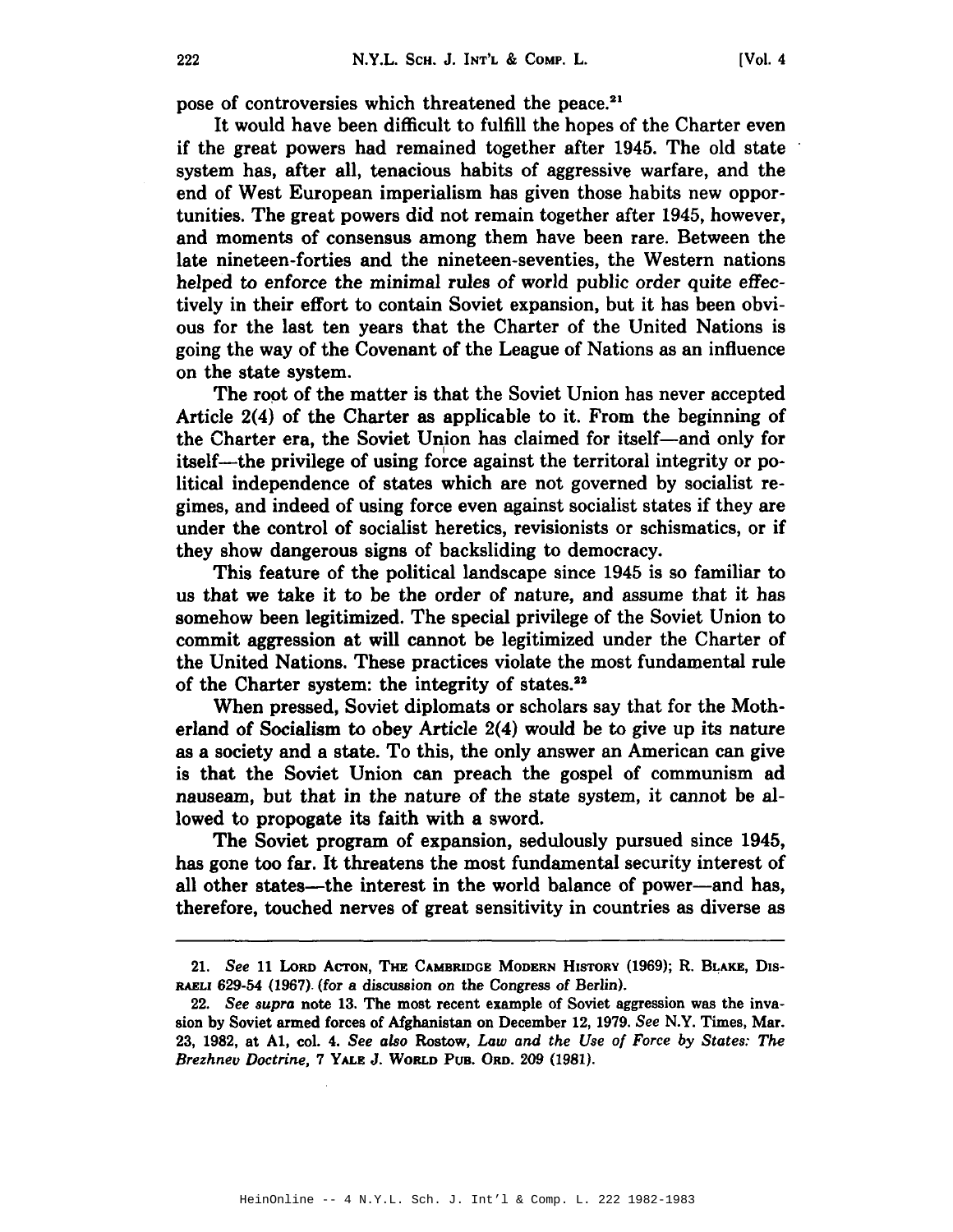China, Japan, Egypt, the NATO countries and the small nations of Southeast Asia.

The United States, its allies in NATO Europe, Japan and other Western countries have soberly and reluctantly begun to restore the military balance between the Soviet Union and the West. In the United States, President Reagan has led a bipartisan coalition which supports larger defense budgets. This giant step, indispensable as it is, is only half the job. President Reagan has not yet put forward a coherent vision of Western foreign policy—a vision to which our people and those of our allies and other friendly nations could rally. We have not seriously begun to recover from the shock of the Vietnam experience in defining the ends and means of our foreign policy. Is it the policy of the United States in a nuclear world to defend only "Fortress America"? Influential defeatist voices tell us that the state of nuclear balance requires us to accept such a posture and the political impotence it implies. This would be a fatal mistake. Should our policy be to defend only the NATO allies, as others recommend? Perhaps we might defend the NATO allies and Japan or our interests in the Middle East, or other areas which become critical to the balance of power in the context of Soviet campaigns of expansion? Or can the national security interests of the United States be defended only by pressing for a policy of general compliance with the rules of the United Nations Charter against aggression and organizing regional coalitions to achieve it? Until these questions are clearly and firmly answered, by deeds and not only by words, there will be no general consensus in the West on either what our armed forces are for, or on when and how they should be used. Consequently, the influence of our armed forces in deterring aggression will be uncertain.

These pressing questions constitute the next great task of American leadership, and define the context of the arms control negotiations. The Charter rules against the international use of force cannot survive much longer as effective legal norms unless they are respected equally by both sides. Unless the Soviet Union decides in the near future to abide by those rules, they will cease to control the behavior of the United States and its allies. This is not an outcome the West desires. We know that enforcement of the Charter rules is in the equal interest of every state. They are neutral principles-rules against international aggressive war—not rules in defense of capitalism or socialism, or rules which favor the status quo and prevent revolution. We know as well that conventional war may escalate to the nuclear level, given the stress and passion which are normal to the phenomenon of war, and that the same irrational forces could easily transform limited into unlimited nuclear war.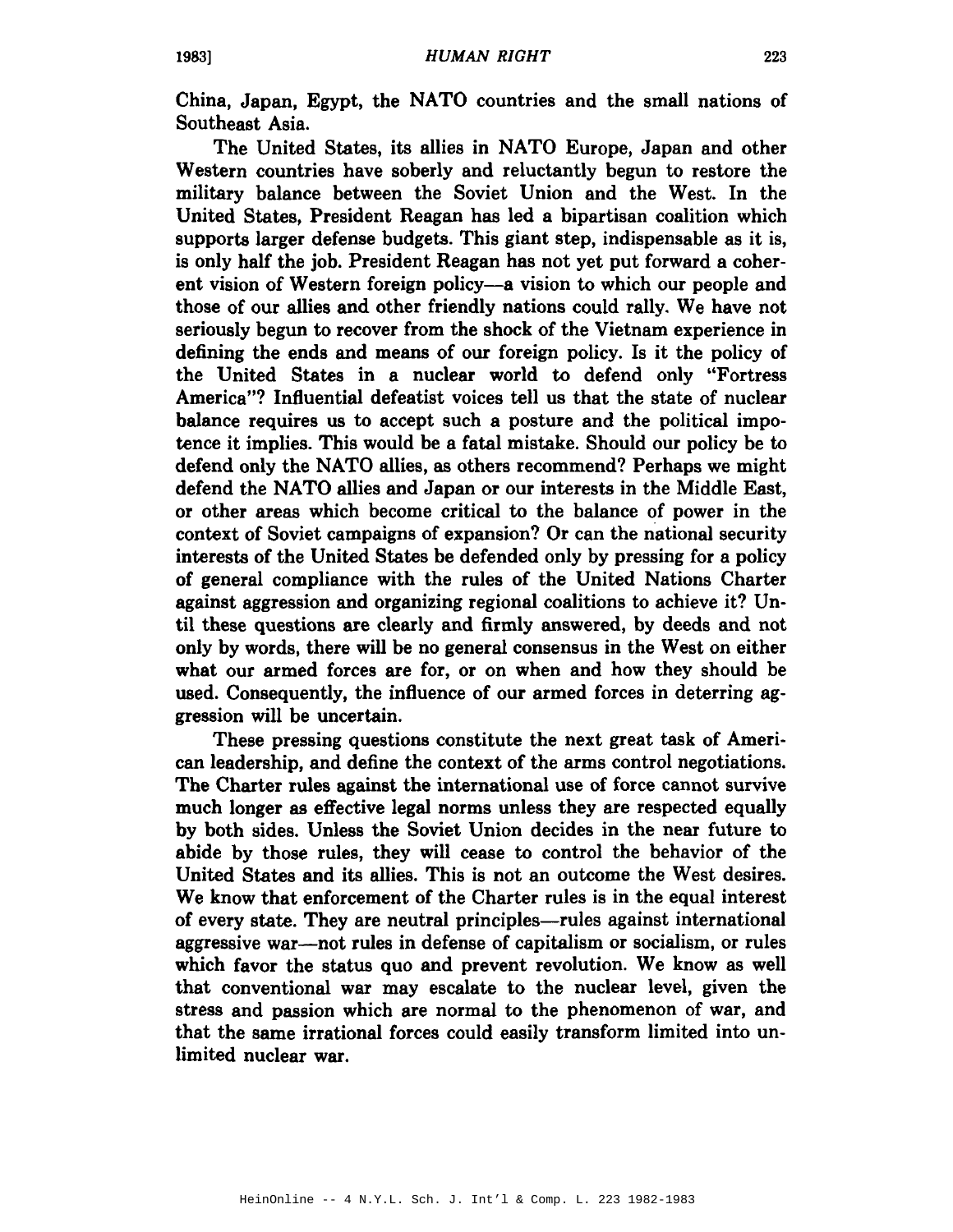In short, the nightmare of nuclear war should persuade all the nations, including the Soviet Union, that peace really is indivisible, and that the nominal rules of international law against aggressive war should be reciprocally respected and generally enforced. This is the only way to exorcise the specter of nuclear war. It is comforting that the recent statement on nuclear war by the American Catholic bishops,<sup>23</sup> objectionable as it is at a number of points, fully embraces this fundamental truth.

Is there a chance that the nations will adopt this course, as they recoil from the visible nightmare of anarchy and nuclear war? It must be conceded at once that there is no sign as yet that the Soviet Union has taken this fateful step, despite Mr. Andropov's repeated assurances of his desire for better relations with the United States.<sup>24</sup> In the Caribbean, the Middle East, Afghanistan and above all, in Poland, Soviet policy remains expansionist, despite a number of setbacks, and continues to use armed force as an instrument of national policy.

Moreover, the Soviet emplacement of troops and missiles in Syria, and the radical intensification of its campaign in the Caribbean, are ominous signs, which raise extremely unpleasant questions about Soviet policy under Andropov. Is Mr. Andropov preparing yet another general war against Israel, an invasion of Iran from Afghanistan and from the Soviet Union, or both? We should all realize that the antiaircraft missiles the Soviet Union has installed in Syria can reach our fleet in the Eastern Mediterranean, some of our bases in Turkey, and the American planes, including the AWACS surveillance planes, which operate in that tortured region.

Nor is there any progress in the nuclear arms negotiations in Geneva. In those talks, the Soviet Union is still tenaciously defending its capacity for nuclear blackmail. It is clinging to its lead of at least three to one in the most destructive and destabilizing class of nuclear weapons, the ground based ballistic missiles. It is denouncing and rejecting the defensive principle of Soviet-American nuclear parity which is the basis of the American negotiating position. By insisting that British

*<sup>23.</sup> See* N.Y. Times, May 4,1983, § I, at I, col. 5. *See also* J. CASTELLI, THE BISHOPS AND THE BOMB (1983). In a 238-9 vote, the Roman Catholic Bishops of America ratified the third draft of the pastoral letter, which denounces nuclear war and calls upon Catholics to help rid the world of nuclear weapons. For excerpts of the letter see N.Y. Times, May 5, 1983, § II, at 16, col. 1.

<sup>24.</sup> Yuri Andropov has stressed the need for a return to detente and improved relations with the United States as necessary to the prevention of war. *See, e.g.,* N.Y. Times, Nov. 23, 1982, at AI, col. 3; id., Dec. 22, 1982, at A14, col. 1; id., Dec. 31, 1982, at A3, col. 1. According to Mr. Andropov, "one of the main avenues leading to a real scaling down of the threat of nuclear war is that of reaching a Soviet-American agreement on limitation and reduction of strategic nuclear armaments." Id., Dec. 22, 1982, at A14, col. 1.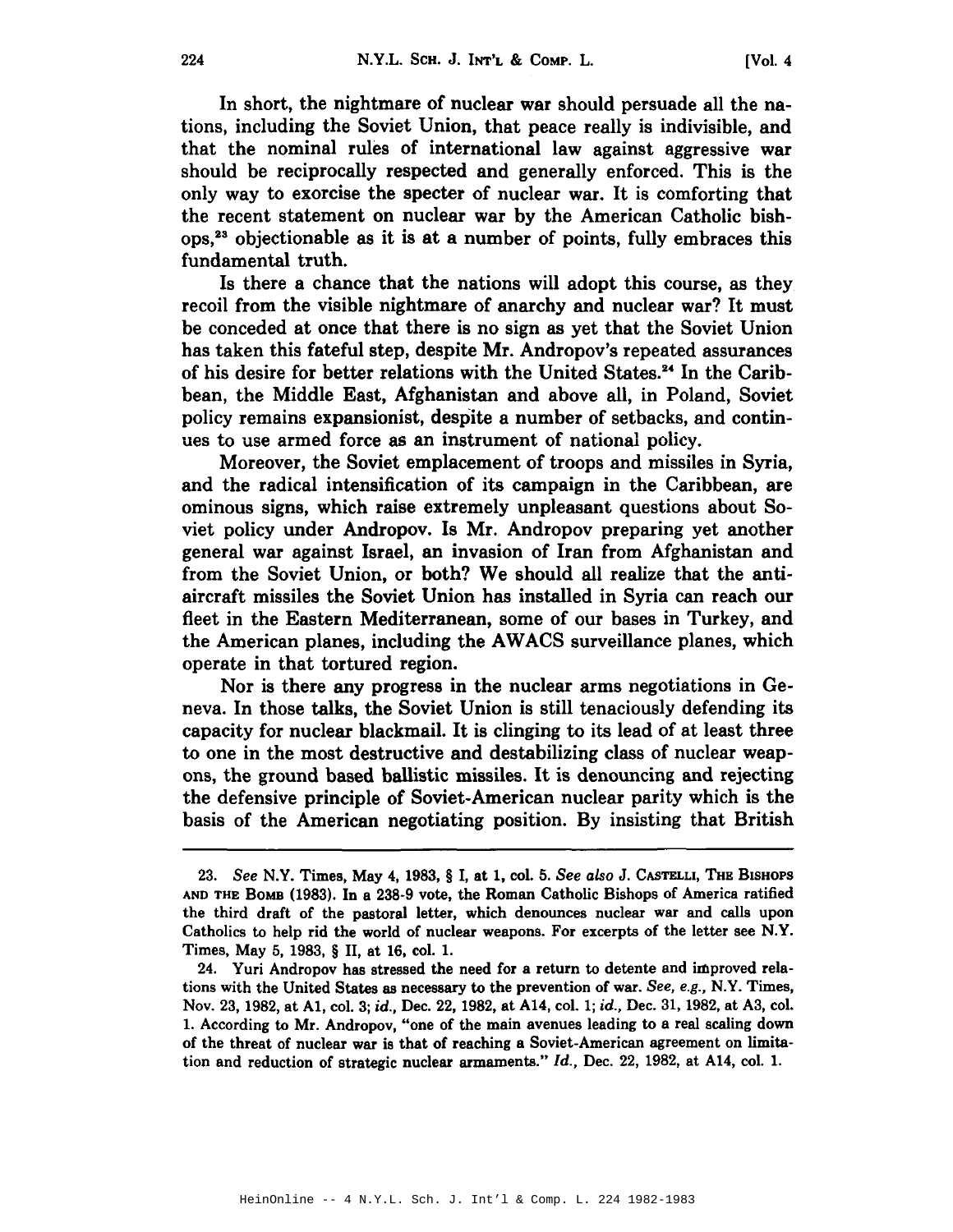and French nuclear forces be counted with the American weapons in measuring equality, the Soviets are asking us to concede that they have a right to an arsenal equal to the sum of all other nuclear forces on earth. This is not a claim for equality, but for dominion.

If in the end we yield to that argument, we shall find that our nuclear guaranties have lost all credibility, our troops and fleets will be brought home from overseas bases, and we shall lose the capacity to carry out a foreign policy at all.

Nonetheless, I am an optimist on these matters, not because I believe that the Soviet Union is likely soon to see a blinding light on the road to Damascus, but because I am inclined to believe that man's instinct for self-preservation will in the end save mankind from suicide. The imperatives for survival in the nuclear age require the Western nations to adapt and modernize the foreign policy we have pursued since the time of Truman and Eisenhower and to restore its effectiveness. It is the only possible foreign policy for the United States and its allies, given the geopolitical realities. The same imperatives decree the end of the Soviet Union's sour adventures in imperialism, and its acceptance, finally, of the rules of world public order which purport to govern every other nation. The other nations of the world have discovered that imperialism and militarism are expensive, ineffective and without moral justification. There is no obvious reason why the Soviet Union should remain forever blind to this truth.

Nearly a century ago, Alfred Nobel, the inventor of dynamite, thought that dynamite was so destructive that it would force mankind to accept peace.<sup>25</sup> His prediction turned out to be wrong. Can we expect the horror of the nuclear weapon. to fulfill Nobel's dream? If we are reasonable, and lucky, I believe we can. We have no alternative but to try.

The centerpiece of that effort should be a campaign to carry out the recommendation of the Secretary General of the United Nations to which I referred a few moments ago. In his report last year, Ambassador Perez de Cuellar warned that the state system is slipping into a state of anarchy, and called for a recommittal of the nations to the principles of the Charter, especially those governing the international use of force.<sup>26</sup> The Secretary General's appeal followed proposals made

*<sup>25.</sup> See* M. EVLANOFF, NOBEL-PRIZE DONOR 111-17 (1943).

*<sup>26.</sup> See* N.Y. Times, Sept. 8, 1982 at AI, col. 4. In his first annual report, Secretary General Perez de Cuellar spoke out against the anarchy he believed would destroy the United Nations. *Id.* He stated,

We are perilously near to a new international anarchy. I believe we are at present embarked on an exceedingly dangerous course, one symptom of which is the crisis in the multinational approach to international affairs and the comcomitant